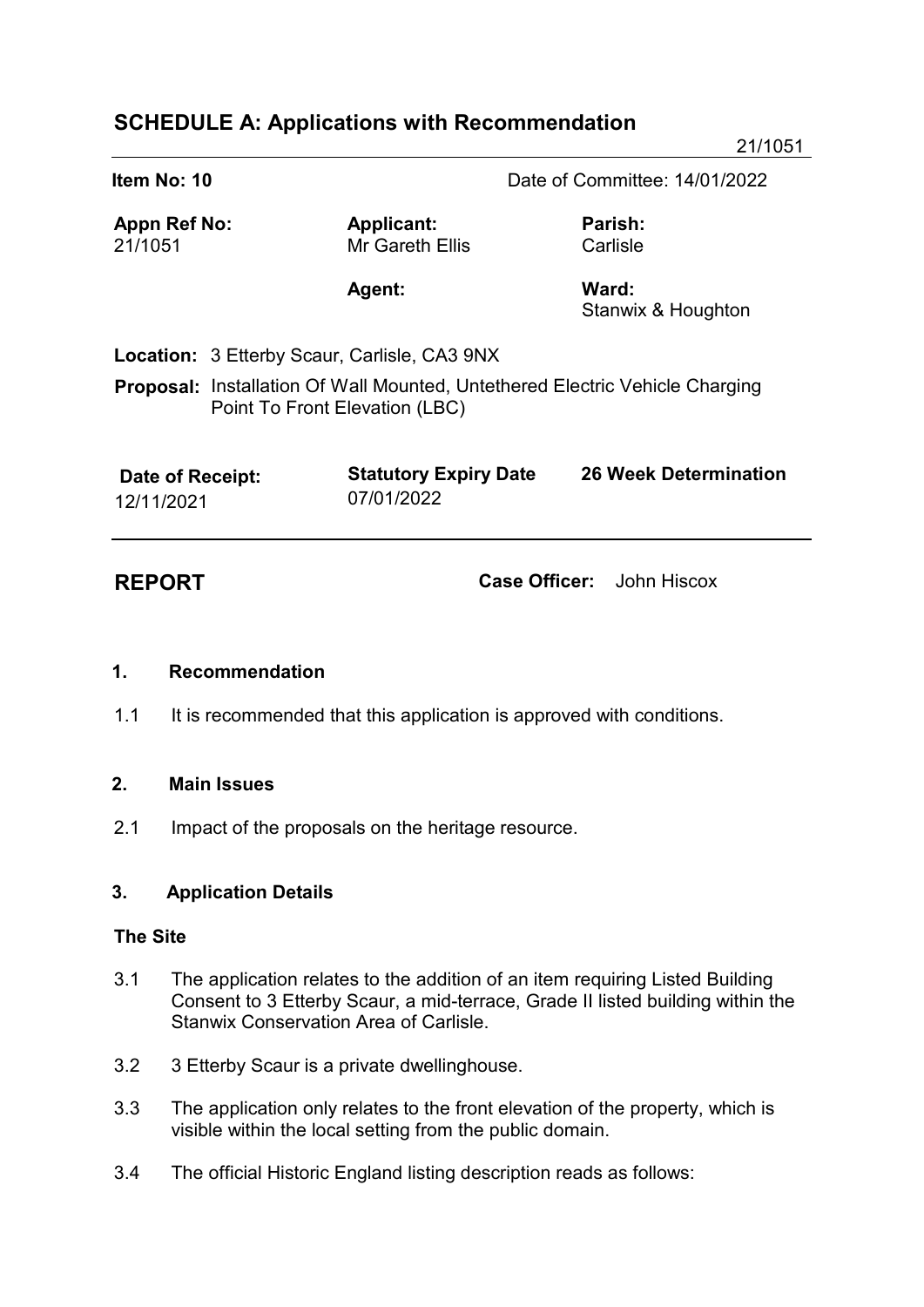### *"CARLISLE*

### *NY35NE ETTERBY SCAUR, Etterby 671-1/1/137 (North side) 13/11/72 Nos.1, 2 AND 3*

#### *II*

 *Terrace of 3 houses. 1850s. Flemish bond brickwork with light headers, on chamfered plinth (all dressings of calciferous sandstone), V-jointed quoins on right corner, sill bands (No.3 without sill band) and cornice. Graduated slate roof with coped right gable and skylights; end and ridge brick chimney stacks, one rebuilt. 2 storeys, 2 bays each; double-depth plan. Each house has either a left or right panelled door and overlight in Ionic doorcase. Sash windows, some with glazing bars, in stone architraves; No.1 has a canted bay window. Nos 2 and 3 have a further through-passage and overlight in stone surround. INTERIOR not inspected. The title deeds for No.3, dated 1851, are in Cumbria County Record Office, DX/1168/88."*

#### **Background**

3.5 The application is referred to the Development Control Committee because the applicant is an Elected Member of Carlisle City Council.

#### **The Proposal**

- 3.6 An electrical charge point for electric vehicles would be installed on the front elevation external wall, just to the right of the front door to the dwelling. It would be situated just to the right of the front corner column of the ornate portico that frames the front door.
- 3.7 The unit intended to be installed is an EO Mini Pro 2. Details of this unit are provided with the application. The dimensions are 175mm x 125mm x 175mm.
- 3.8 The unit would be untethered, which means that no external wires would be present when it is not in use (the connecting/charging lead is stored in the vehicle). A single drill hole would be made in the front wall, and within the building connecting wires cables would link into the existing electricity circuits.

#### **4. Summary of Representations**

4.1 This application has been advertised by means of site and press notices as well as notification letters sent to two neighbouring properties. No verbal or written representations have been made during the consultation period.

#### **5. Summary of Consultation Responses**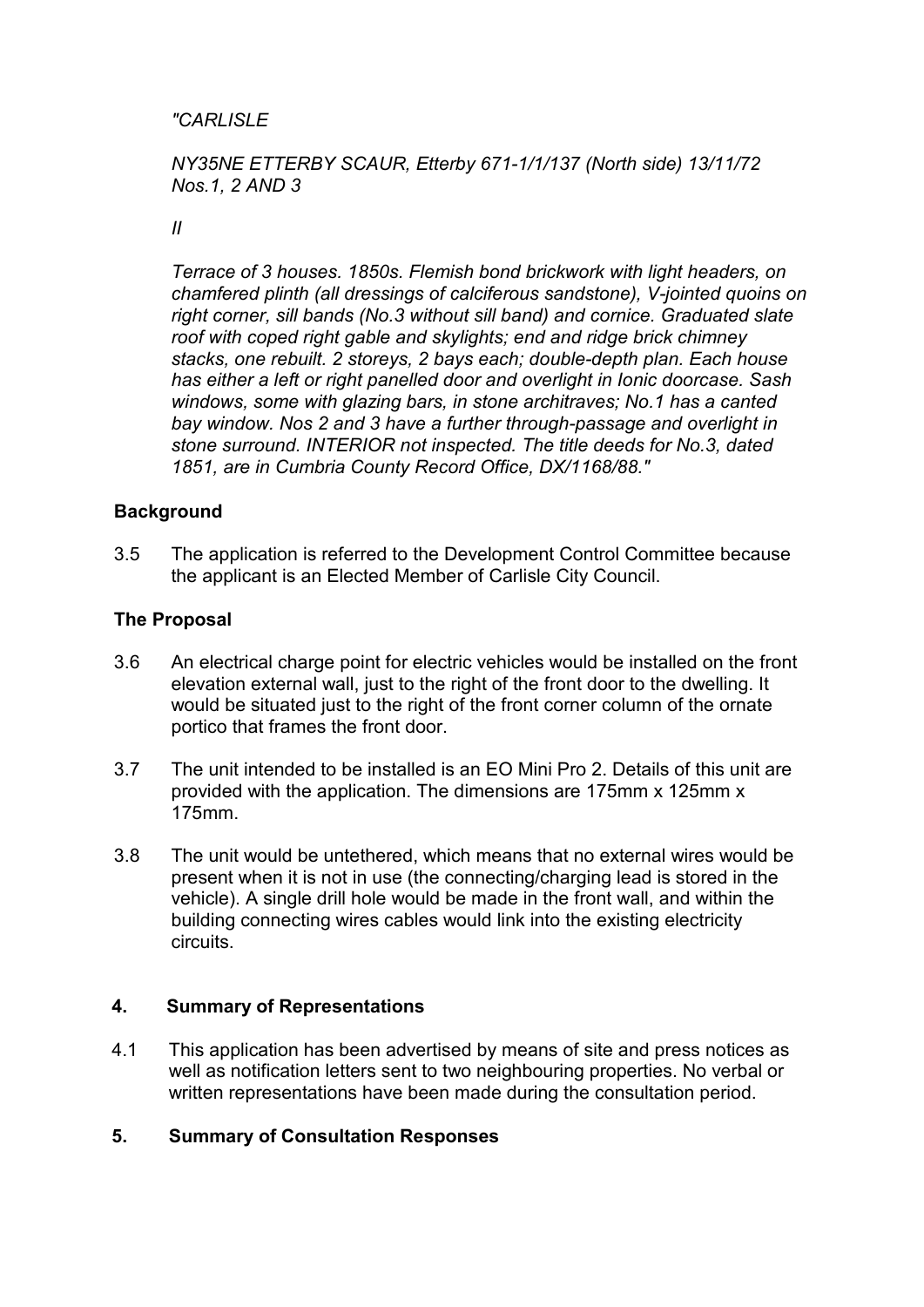# **6. Officer's Report**

# **Policy Framework:**

- 6.1 Applications for Listed Building Consent require to be considered in relation to the Planning (Listed Buildings and Conservation Areas) Act 1990, and to be assessed against the National Planning Policy Framework (NPPF - 2019 as amended in July 2021) and the Policies of the Carlisle District Local Plan 2015-2030 listed in paragraph 6.3 below.
- 6.2 The main issue, as listed earlier in the report, is as follows:
	- (i) Impacts of the proposals on the fabric and setting of the Grade II listed building.
- 6.3 Taking into consideration the range and nature of matters for consideration in respect of this application for Listed Building Consent (LBC), the following Policy of the aforementioned Local Plan is specifically of relevance to this application:

Policy HE 3 - Listed Buildings

- 6.4 Policy HE 7 is also of relevance due to the position of 3 Etterby Scaur in the conservation area; however, matters of heritage setting will be appraised mainly in the light of Policy HE 3.
- 6.5 Chapter 16 of the NPPF 'Conserving and enhancing the historic environment' is the main area of relevance within that national, overarching document.

# **Assessment:**

- 6.6 The proposed installation would be visible on the front wall and would require a drill hole to made in the main front wall of the dwelling. The visual impacts would be perceivable but minimal, largely due to the very modest scale of the unit. They would not harm the appearance of the building or its related heritage settings, including the Stanwix Conservation Area. The intervention into the fabric of the building would also be minimal and would not give rise to a significant degree of harm.
- 6.6 The proposals accord with international ambitions for more energy users to increase their self-sufficiency in this context. The minimal impacts on the heritage resource can to some extent be balanced against those ambitions. However, in any event the proposals would be acceptable by virtue of their nature, design and placement.
- 6.7 It can be noted that the Carlisle City Council Conservation Officer is fully content with the proposals as submitted.

# **Conclusion**

6.8 The application is consistent with Policies HE 3 and HE 7 of the Local Plan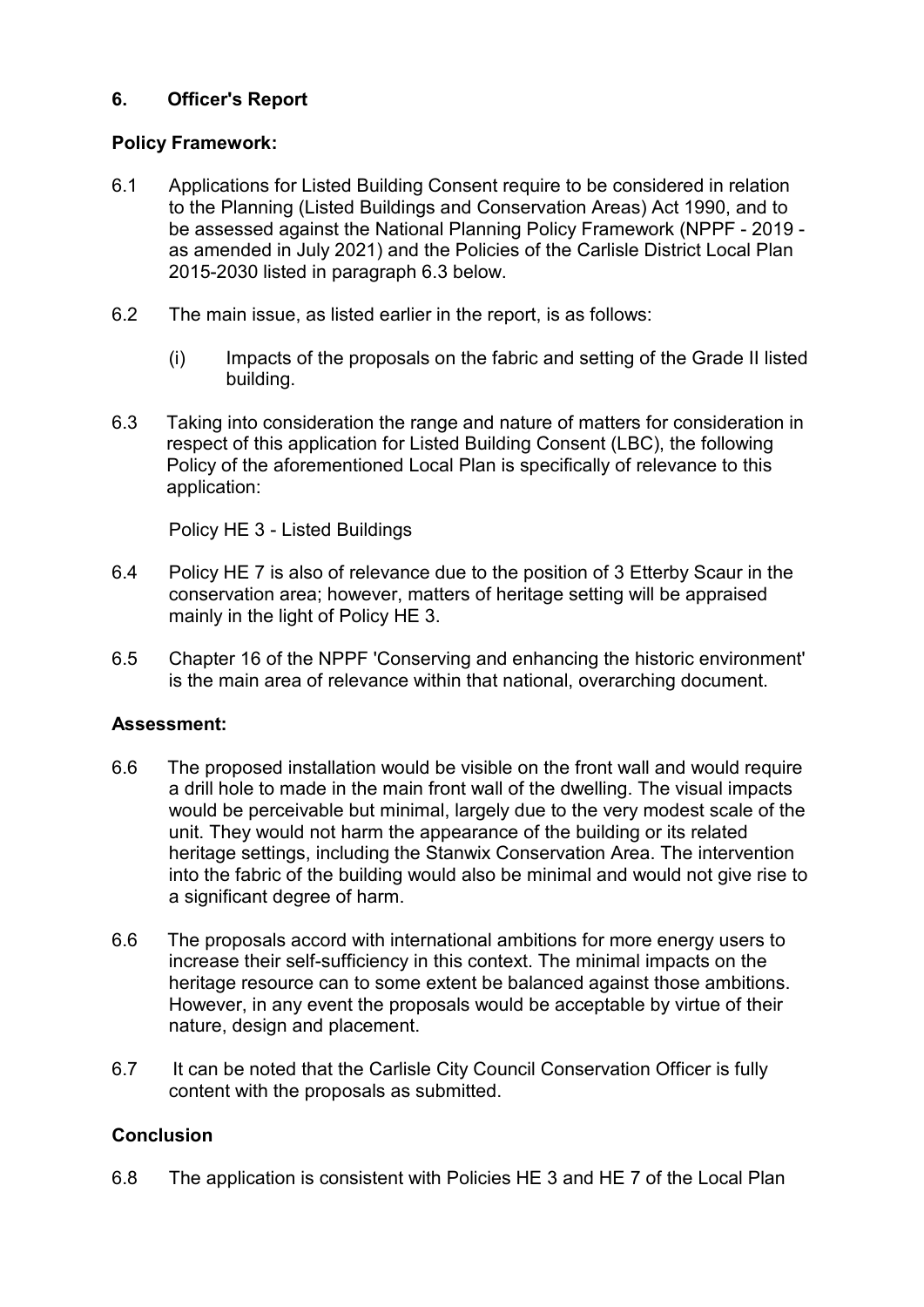having regard to potential heritage impacts, meets with broader objectives of energy self-sufficiency, and is in accord with the NPPF in all regards. It is therefore recommended that Listed Building Consent is granted.

### **7. Planning History**

- 7.1 In 2021, under ref. 10/0757, Listed Building Consent was granted for reduction of chimney height.
- 7.2 In 2006, under ref. 06/0562, Listed Building Consent was granted for demolition of outside WC and formation of doorway in end wall of single storey rear offshoot.
- 7.3 In 2005, under ref. 05/0570, Listed Building Consent was granted for replacement of 2no. roof windows to rear roofslope and installation of 2no. roof windows to front roof slope.

### **8. Recommendation: Grant Permission**

1. The works identified within the approved application shall be commenced within 3 years of this consent.

**Reason:** In accordance with the provisions of Section 18 of the Planning (Listed Building and Conservation Areas) Act 1990.

- 2. The development shall be undertaken in strict accordance with the approved documents for this Listed Building Consent which comprise:
	- 1. the submitted Listed Building Consent application form;
	- 2. the Heritage Statement, received on 12 November 2021;
	- 3. the Design and Access Statement, received on 12 November 2021;
	- 4. the close-up photograph of the property frontage annotated with the words 'Location of EV Point' and the precise location of the Unit edged in red, received on 12 November 2021;
	- 5. the Location Plan at scale 1:1250, received on 12 November 2021;
	- 6. the Block Plan at scale 1:200, received on 12 November 2021;
	- 7. the Notice of Decision;
	- 8. any such variation as may subsequently be approved in writing by the Local Planning Authority.

**Reason**: To define the permission.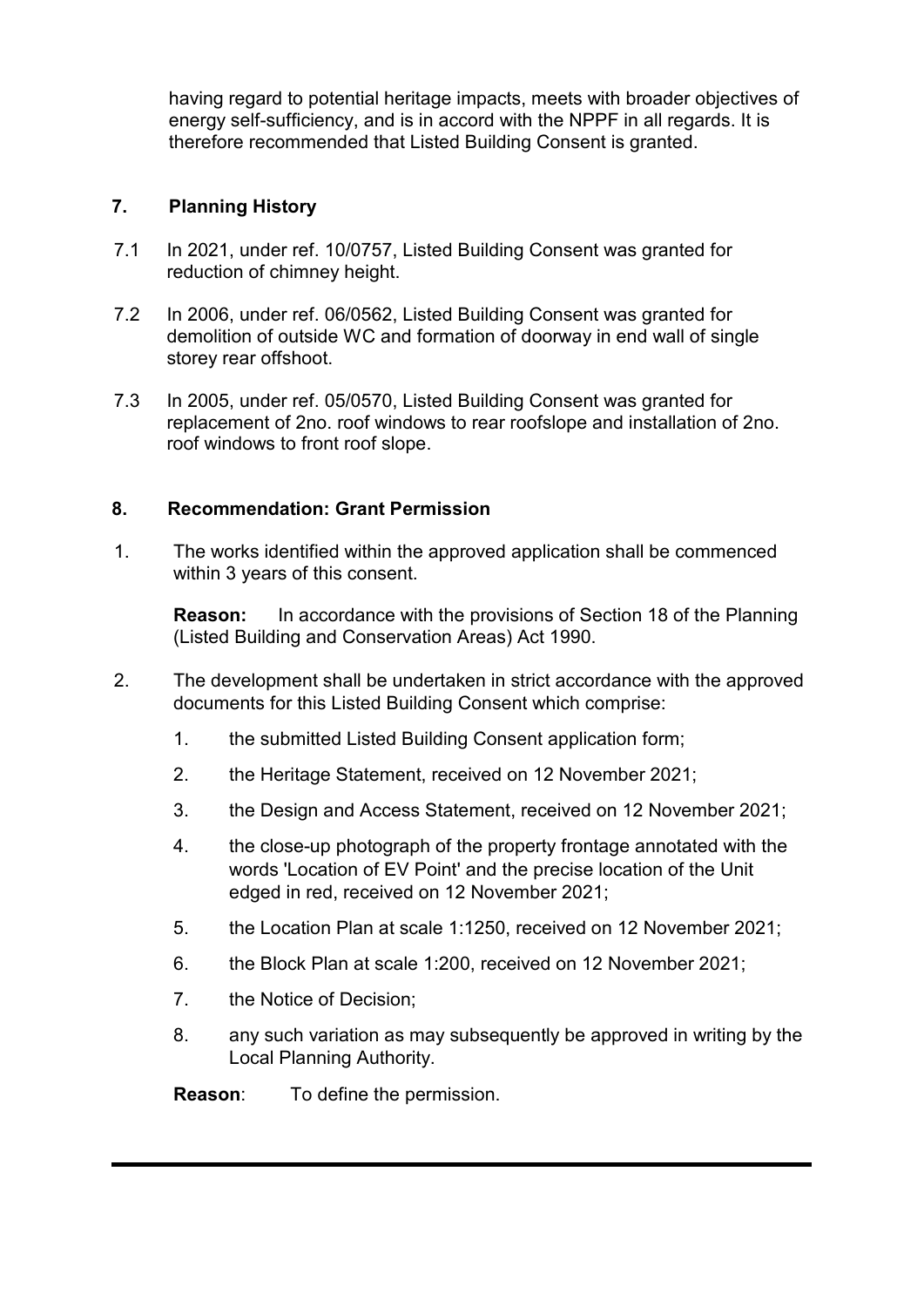



### 3, Etterby Scaur, Carlisle, Cumbria, CA3 9NX



Site Plan shows area bounded by: 339408.11, 557213.45 339549.53, 557354.87 (at a scale of 1:1250), OSGridRef: NY39475728. The representation of a road, track or path is no evidence of a right of<br>way. The representation of

Produced on 11th Nov 2021 from the Ordnance Survey National Geographic Database and incorporating surveyed revision available at this date. Reproduction in whole or part is prohibited without the<br>prior permission of Ordnan

Ordnance Survey and the OS Symbol are registered trademarks of Ordnance Survey, the national mapping agency of Great Britain. Buy A Plan logo, pdf design and the [www.buyaplan.co.uk](http://www.www.buyaplan.co.uk) website are Copyright © Pass Inc Ltd 2021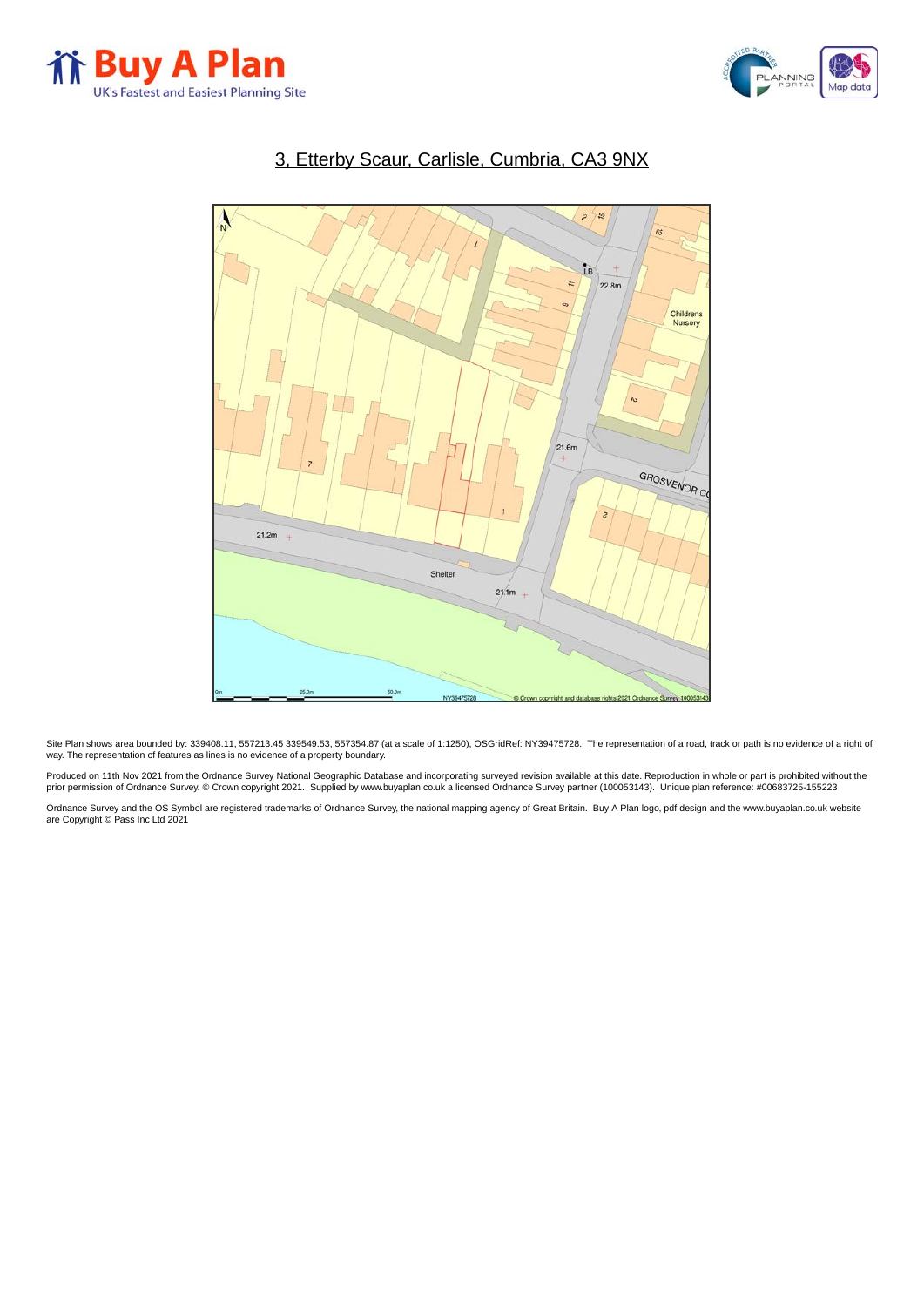



# 3, Etterby Scaur, Carlisle, Cumbria, CA3 9NX



Block Plan shows area bounded by: 339499.7, 557254.83 339495.7, 557290.83 (at a scale of 1:200), OSGridRef: NY39475727. The representation of a road, track or path is no evidence of a right of<br>way. The representation of fe

Produced on 11th Nov 2021 from the Ordnance Survey National Geographic Database and incorporating surveyed revision available at this date. Reproduction in whole or part is prohibited without the<br>prior permission of Ordnan

Ordnance Survey and the OS Symbol are registered trademarks of Ordnance Survey, the national mapping agency of Great Britain. Buy A Plan logo, pdf design and the [www.buyaplan.co.uk](http://www.www.buyaplan.co.uk) website are Copyright © Pass Inc Ltd 2021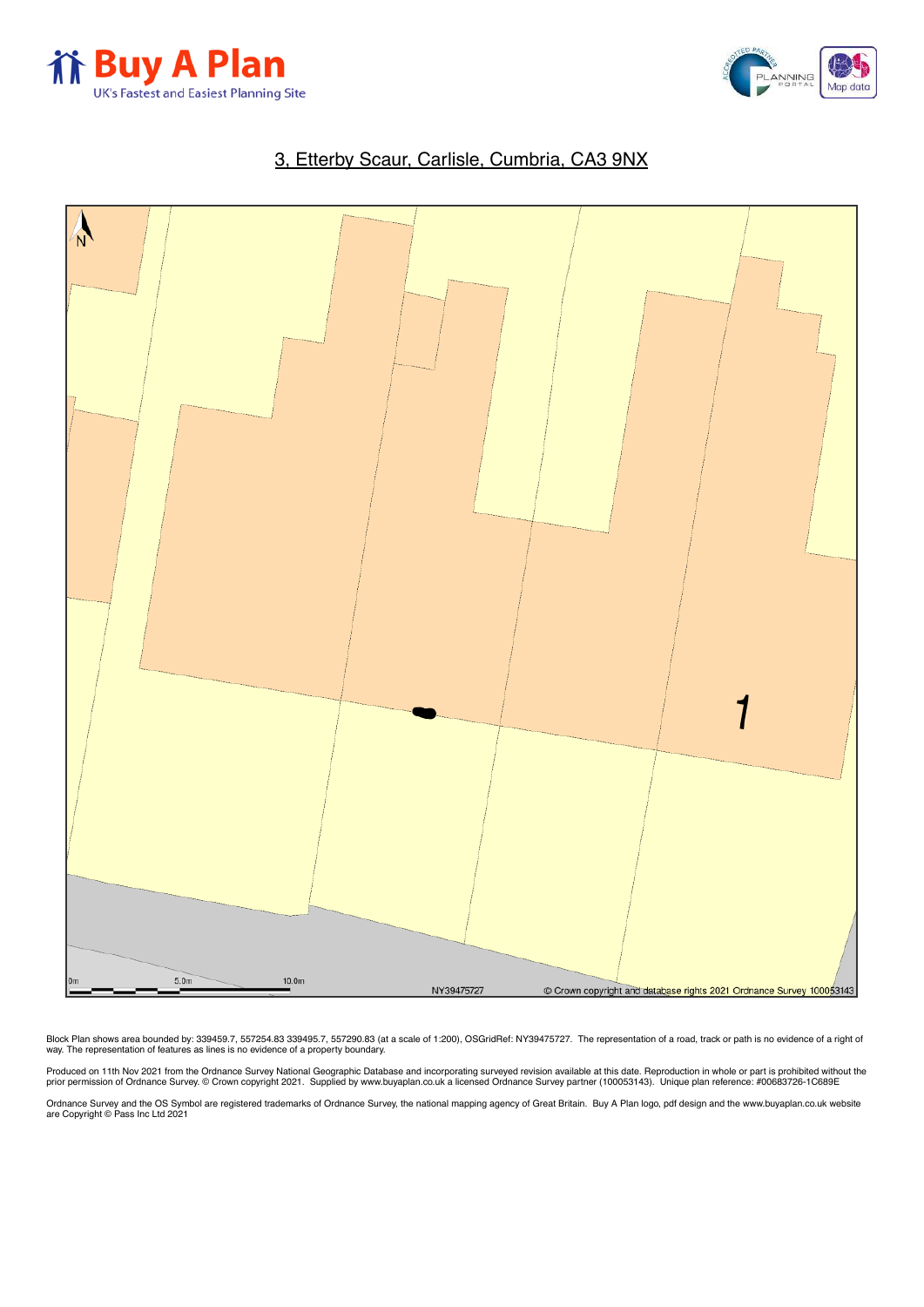